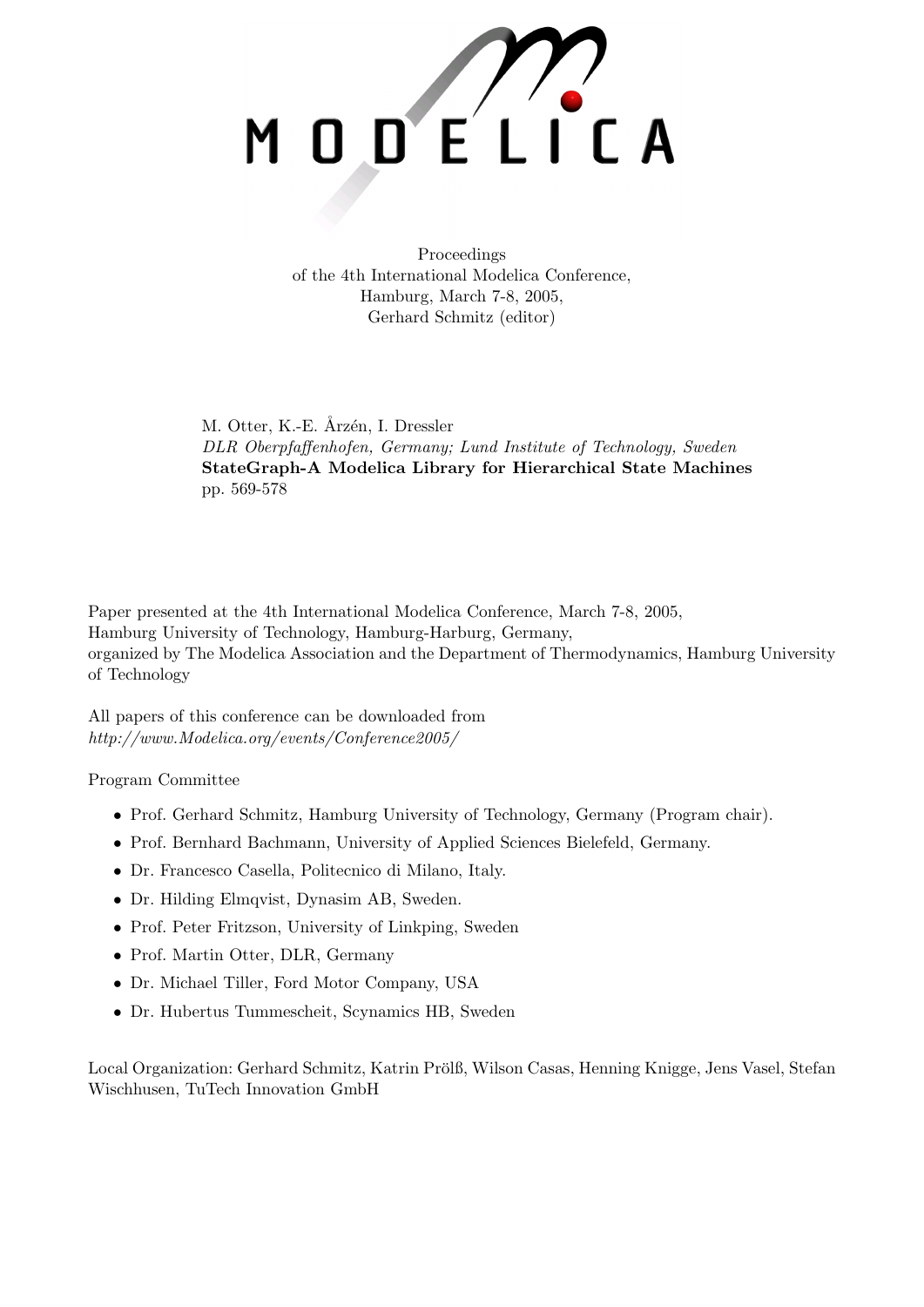# **StateGraph – A Modelica Library for Hierarchical State Machines**

Martin Otter<sup>1</sup>, Karl-Erik Årzén<sup>2</sup>, and Isolde Dressler<sup>2</sup>

<sup>1</sup>DLR Institute of Robotics and Mechatronics, Oberpfaffenhofen, Germany, Martin.Otter@dlr.de <sup>2</sup>Lund Institute of Technology, Lund, Sweden, {karlerik, Isolde.Dressler}@control.lth.se

# **Abstract**

The new library Modelica.StateGraph is a free Modelica package providing components to model discrete event and reactive systems in a convenient way. It has a similar modeling power as Statecharts, but avoids some deficiencies of Statecharts by using elements of JGrafchart and by using Modelica as an "action" language. An overview of the StateGraph library is given, the available components and an application example. The implementation of the library in Modelica is sketched, especially the needed extension to Modelica that will be available in release 2.2 of the Modelica language.

# **1 Introduction**

This section shortly discusses discrete event formalisms and the relationship to the StateGraph library.

Grafcet [3], or the industrial alias Sequential Function Charts (SFC), is a state-transition based computational model that has been widely accepted in the industrial automation industry for representing sequential control logic. It is defined in the standards IEC 848 and IEC 61131-3. States are represented by steps to which actions can be associated, and the steps are interconnected by transitions with associated Boolean conditions or event expressions. The activity in a Grafcet diagram flows downwards from the top of the diagram. It supports alternative branches, parallel branches, and repetition. Hierarchies are supported in the form of macro steps.

Although Grafcet has the same formal power of expression as an ordinary state machine, it is cumbersome to use for representing larger state-machine oriented models. For these applications the Statecharts formalism is better suited [6]. Statecharts use a syntax that is similar to ordinary state machines and supports hierarchical states through the concept of superstates, a considerably more powerful concept than the macro steps of Grafcet.

Grafchart is the name of a graphical language aimed at supervisory control applications developed at Lund University [1]. It combines the function chart formalism of Grafcet with the hierarchical states of Statecharts. It also supports parameterized function chart procedures. Through this the best concepts from both Grafcet and Statecharts are combined. JGrafchart is the name of a Java implementation of Grafchart [2]. It is a combined graphical editor and run-time system, and can be viewed as a soft-PLC. It is also possible to use JGrafchart only as a graphical editor generating executable code. In [4] code generation from JGrafchart to Modelica is presented. Code generation has also been provided to C and Java.

The StateGraph library is based on a subset of JGrafchart. Besides minor modifications to arrive at a suitable Modelica implementation, the essential difference is to use Modelica as an "action" language. The "single assignment rule" of Modelica makes it completely different to the action languages used in the formalisms from above. It will be shown that this has significant advantages.

# **2 Users View**

In this section the components of the StateGraph library are introduced by examples to show how it can be used in applications.

### **2.1 Steps and Transitions**

The basic elements of StateGraphs are **steps** and **transitions** as shown in the next figure. **Steps** represent the possible states a StateGraph can have. If a step is active the Boolean variable **active** of the step is **true**. If it is deactivated, **active** = **false**. At the initial time, all ordinary steps are deactivated. The **InitialStep** objects are steps that are activated at the initial time. They are characterized by a double box (see next figure at the left).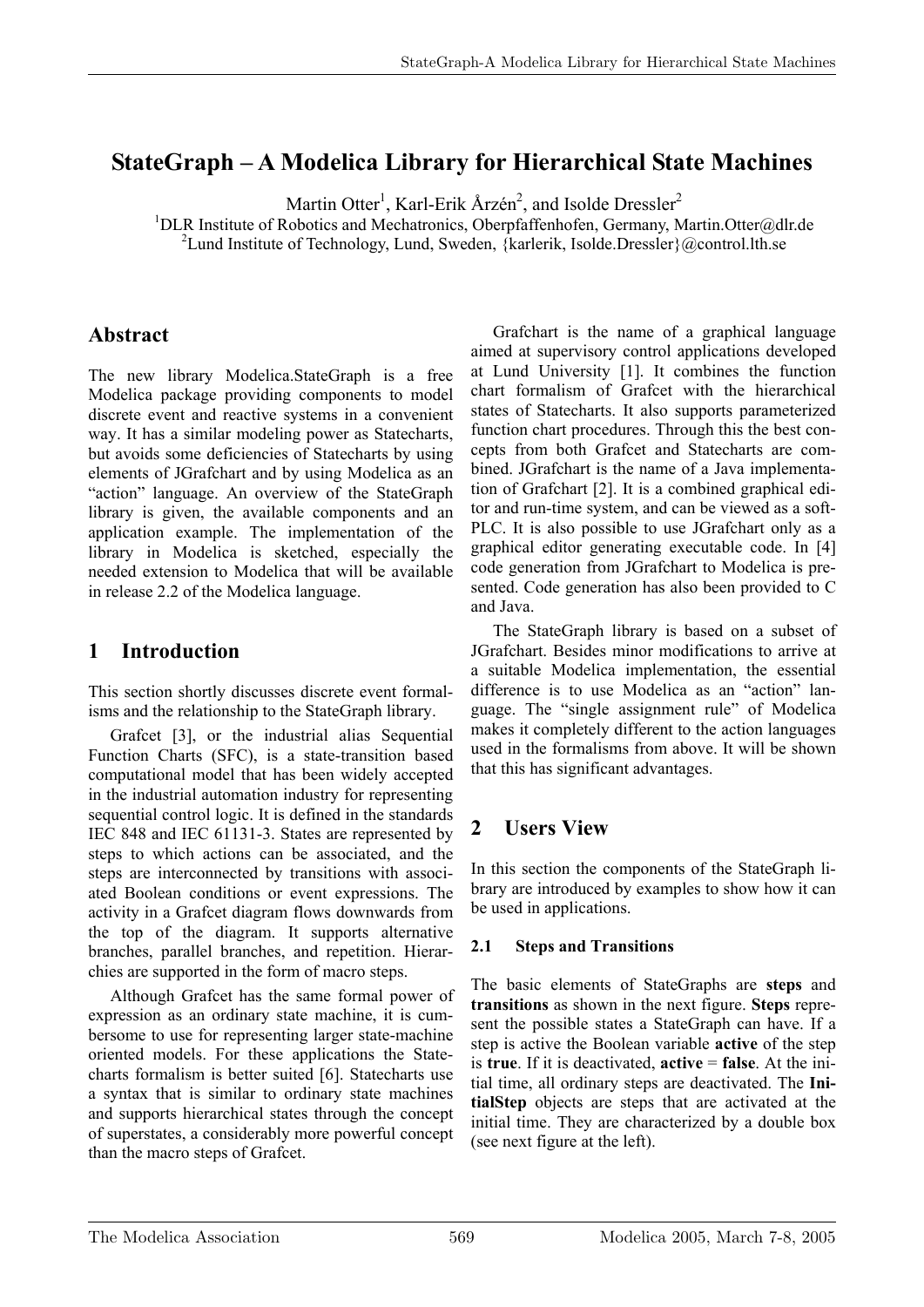

**Transitions** are used to change the state of a StateGraph. When the step connected to the input of a transition is active, the step connected to the output of this transition is deactivated and when the transition condition becomes true, then the transition fires. This means that the step connected to the input to the transition is deactivated and the step connected to the output of the transition is activated. The transition **condition** is defined via the parameter menu of the transition object. Clicking on object "transi-

tion1" in the above figure, results in the following menu:



In the input field "**condition**", any type of time varying Boolean expression can be given (in Modelica notation, this is a modification of the time varying variable **condition**). Whenever this condition is true, the transition can fire. Additionally, it is possible to activate a timer, via **enableTimer** (see menu above) and provide a **waitTime**. In this case the firing of the transition is delayed according to the defined wait-Time. The transition only fires if the condition remains true during the waitTime. The transition condition and the waitTime are displayed in the transition icon.

In the above example, the simulation starts at **initialStep**. After 1 second, **transition1** fires and **step1** becomes active. After another second **transition2** fires and **initialStep** becomes again active. After a further second **step1** becomes active, and so on.

In Grafchart, Grafcet and SFC the network of steps and transitions is drawn from top to bottom. In StateGraphs, no particular direction is defined, since Modelica models do not depend on the placement of components and connection lines. Usually, it is more practical to define the network from left to right,

since it is easier to read the labels on the icons. The example from above has then the following layout:



#### **2.2 Conditions and Actions**

With the block **TransitionWithSignal**, the firing condition can be provided as Boolean input signal, instead as entry in the menu of the transition with block Transition, see example in the next figure:



Component "step" is an instance of "StepWithSignal" that is a usual step where the active flag is available as Boolean output signal. To this output, component "Timer" from library "Modelica.Blocks.- Logical" is connected. It measures the time from the time instant where the Boolean input (i.e., the active flag of the step) became true up to the current time instant. The timer is connected to a comparison component. The output is true, once the timer reaches 1 second. This signal is used as condition input of the transition. As a result, "transition2" fires, once step "step" has been active for 1 second. Of course, any other Modelica block with a Boolean output signal can be connected to the condition input as well, especially blocks of the Modelica.Blocks.- Logical library, see next figure. The Logical library will be extended in the future. It is also easy for a user to define his own, specialized logical blocks.

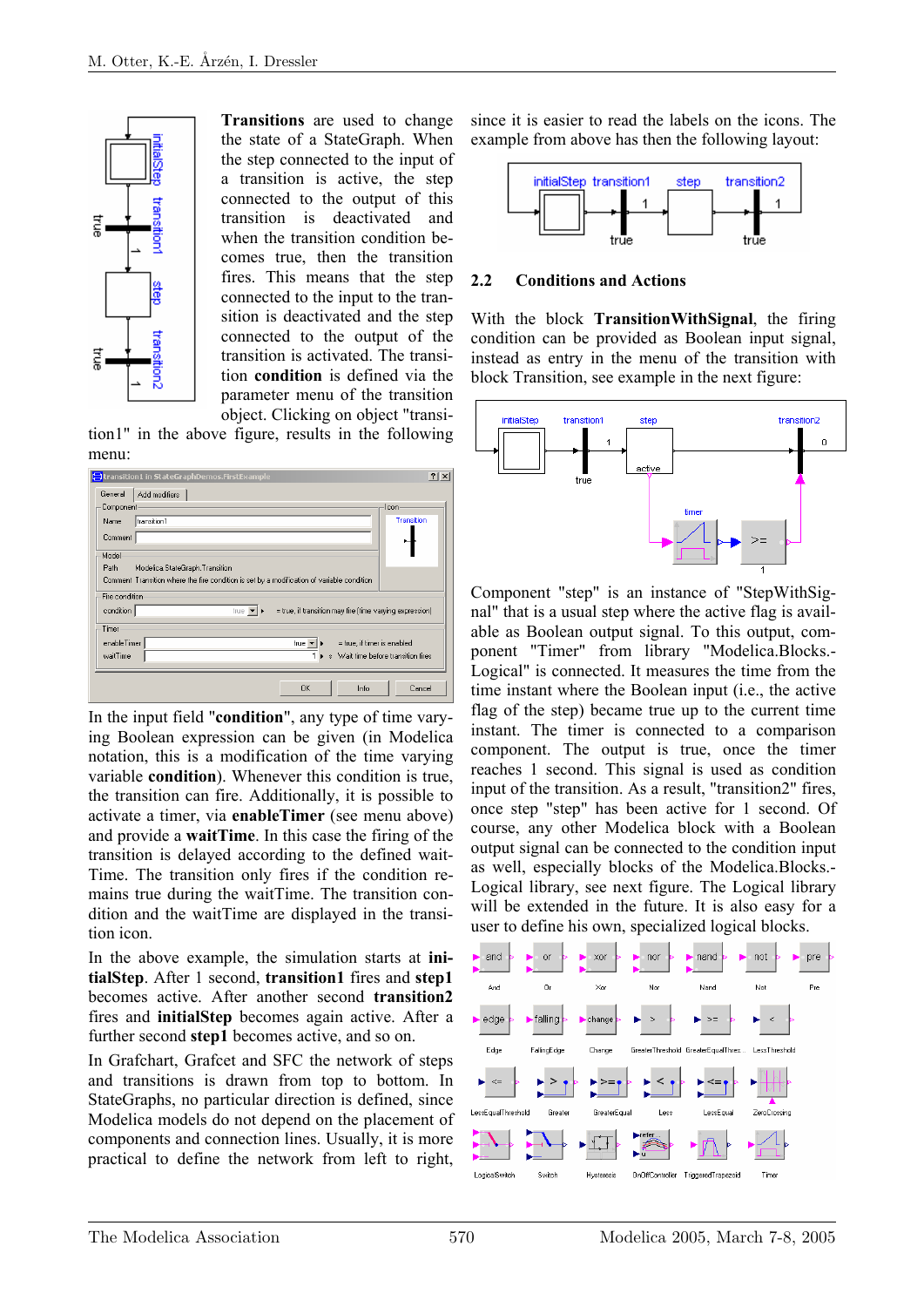Instead of using logical blocks, via the Modelica.Blocks.Sources.SetBoolean component any type of logical expression can be defined in textual form, as shown in the next figure:



With the block "**SetBoolean**", a time varying expression can be provided as modification to the output signal **y** (see block with icon text "timer.y  $> 1$ " in the figure above). The output signal can be in turn connected to the condition input of a TransitionWith-Signal block.

The "**SetBoolean**" block can also be used to compute a Boolean signal depending on the active step. In the figure above, the output of the block with the icon text "step.active" is true, when "step" is active, otherwise it is false (note, the icon text of "SetBoolean" displays the modification of the output signal "y"). This signal can then be used to compute desired **actions** in the physical systems model. For example, if a **valve** shall be open, when the StateGraph is in "step1" or in "step4", a "SetBoolean" block may be connected to the valve model using the following condition:

step1.active **or** step2.active

Via the Modelica operators **edge**(..) and **change**(..), conditions depending on rising and falling edges of Boolean expressions can be used when needed.

In Grafchart, Grafcet, SFC and Statecharts, **actions** are formulated **within a step**. Such actions are distinguished as **entry**, **normal**, **exit** and **abort** actions. For example, a valve might be opened by an entry action of a step and might be closed by an exit action of the same step. In StateGraphs this is **not possible** due to Modelicas "single assignment rule" that requires that every variable is defined by exactly one equation. Instead, the approach explained above is used. For example, via the "SetBoolean" component, the valve variable is set to true when the StateGraph is in particular steps.

This feature of a StateGraph is very useful, since it allows a Modelica translator to **guarantee** that a given StateGraph has always **deterministic** behaviour without conflicts. In the other methodologies this is much more cumbersome. As an example, in the next figure a critical situation in Stateflow is shown (Mathworks Stateflow is similar to a State-

graph but has, e.g., a slightly different visual appearance, and is integrated in Mathworks Simulink):

| Tank                            |                                               |
|---------------------------------|-----------------------------------------------|
| { fill1<br>¦¦entrγ: open∀alve=1 | $\frac{1}{2}$ fill $2$<br>entry: openValve=0} |
|                                 |                                               |

The two substates "fill1" and "fill2" are executed in parallel. In both states the variable "openValve" is set as entry action. The question is whether open-Valve will have value 0 or 1 after execution of the steps. Stateflow changes this non-deterministic behaviour to a formally deterministic one by defining an execution sequence of the states that depends on their graphical position. The light number on the right of the states shows in which order the states are executed. In the figure above this means that "open-Valve=0" after leaving the two states. If the second state "fill2" is changed a little bit graphically



"openValve=1" after "fill1" and "fill2" have been executed. This is a dangerous situation because (a) slight changes in the placement of states might change the simulation result and (b) if the parallel execution of actions depends on the evaluation order, errors are very difficult to detect.

Note, similar problems occur in other StateGraph variants, SFC, Grafcet and Graphcharts: Variables are changed according to an evaluation sequence of the simulator. It seems not possible to provide an easy-to-grasp rule about evaluation order of actions that are executed in parallel. Therefore, either the simulator just uses an internal evaluation order, or non-obvious rules are present as in Stateflow that do not solve the underlying problem.

In a StateGraph, such a situation is detected by the translator resulting in an error, since there are two equations to compute one variable. The user is forced to reformulate the network by explicitly defining priorities. For example, if "fill1" and "fill2" are steps that are executed in parallel, there might be a "SetBoolean" block that defines:

```
 openValve = 
    if fill1.active then 1 else
    if fill2.active then 0 else 2
```
Therefore step fill1 has a higher priority as step fill2.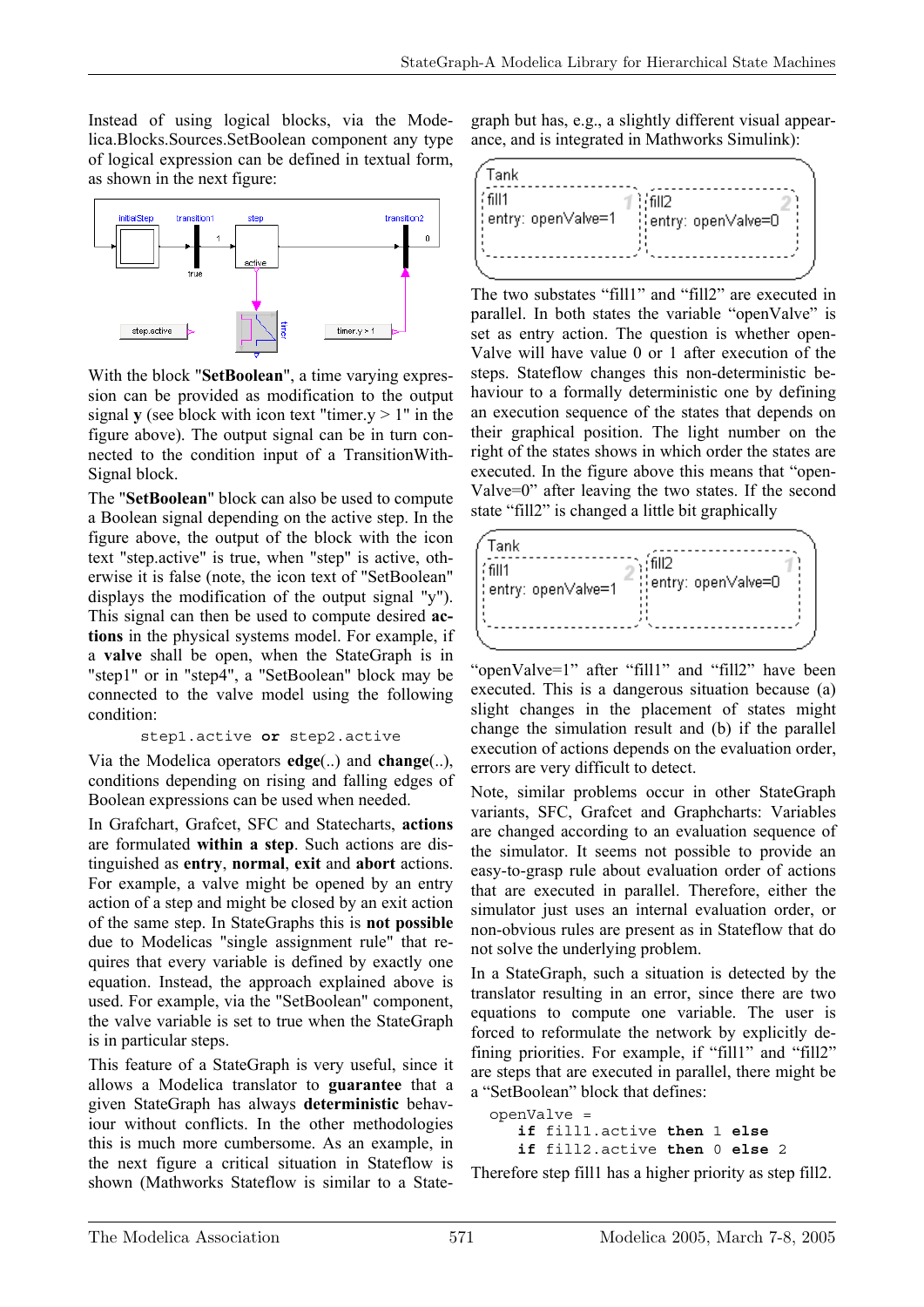In a Stategraph or Graphchart it is difficult to modularize a sub chart if the used actions reference variables in an outer scope: Assume, for example, that a state machine "control" has the following hierarchy:

#### control.superstate1.step1

Within "step1" a Statechart would, e.g., access variable "control.openValve", say as "entry action: openValve  $=$  true". This typical usage has the drawback that it is difficult to use the hierarchical state "superstate1" as component in another context, because "step1" references a particular name outside of this component.

In a StateGraph, there would be typically a "SetBoolean" component in the "control" component stating:

openValve = superstate1.step1.active;

As a result, the "superstate1" component can be used in another context, because it does not depend on the environment where it is used.

The disadvantage of the StateGraph approach is that the user might not be able to formulate the network directly as desired. For example, in order to fill a tank usually several actions are necessary, e.g., to close one valve and to open another one. In a SFC all actions to "fill a tank" would be defined as actions to a "fill a tank" step and this might be more convenient for the user. For example, copying or deleting a "fill a tank" step would require only a change at one place in a SFC whereas it would require changes at several places in a StateGraph.

#### **2.3 Parallel and Alternative Execution**

Parallel activities can be defined by component StateGraph.**Parallel** and alternative activities can be defined by component StateGraph.**Alternative**. An example for both components is given in the next figure. Here, the branch from "step2" to "step5" is executed in parallel to "step1". A transition



connected to the output of a parallel branch component can only fire if the final steps in all parallel branches are active simultaneously. The figure above is a screen-shot from the animation of the State-Graph: Whenever a step is active or a transition can

fire, the corresponding component is marked in **green** color.

The three branches within "step2" to "step5" are executed alternatively, depending which transition condition of "transition3", "transition4", "transition4a" fires first. Since all three transitions fire after 1 second, they are all candidates for the active branch. If two or more transitions would fire at the same time instant, a priority selection is made: The alternative and parallel components have a vector of connectors. Every branch has to be connected to exactly one entry of the connector vector. The entry with the lowest number has the highest priority.

Parallel, Alternative and Step components have vectors of connectors. The dimensions of these vectors are set in the corresponding parameter menu. E.g. in a "Parallel" component:

| <b>日</b> Parallel1 in StateGraph.Examples.ExecutionPaths                                  | $?$ $\times$ |
|-------------------------------------------------------------------------------------------|--------------|
| General<br>Add modifiers                                                                  |              |
| Component                                                                                 | lcon         |
| Parallel1<br><b>Name</b>                                                                  |              |
| Comment                                                                                   |              |
| Model                                                                                     |              |
| Path<br>StateGraph.Parallel                                                               |              |
| Comment Parallel splitting of execution path (use component between two transitions)      |              |
| Parameters                                                                                |              |
| $2 \rightarrow$<br>nBranches<br>Number of parallel branches that are executed in parallel |              |
|                                                                                           |              |
| <b>OK</b><br>Info                                                                         | Cancel       |

Currently in the Modelica tool Dymola the following menu pops up when a branch is connected to a vector of components in order to define the vector index to



which the component shall be connected. There are discussions to improve the Modelica language to handle such situations more conveniently.

Note, alternative branches can also be defined with- $\Box$  out the "Alternative" component by just connecting several transitions to the outputs of the same step as shown in the next figure:

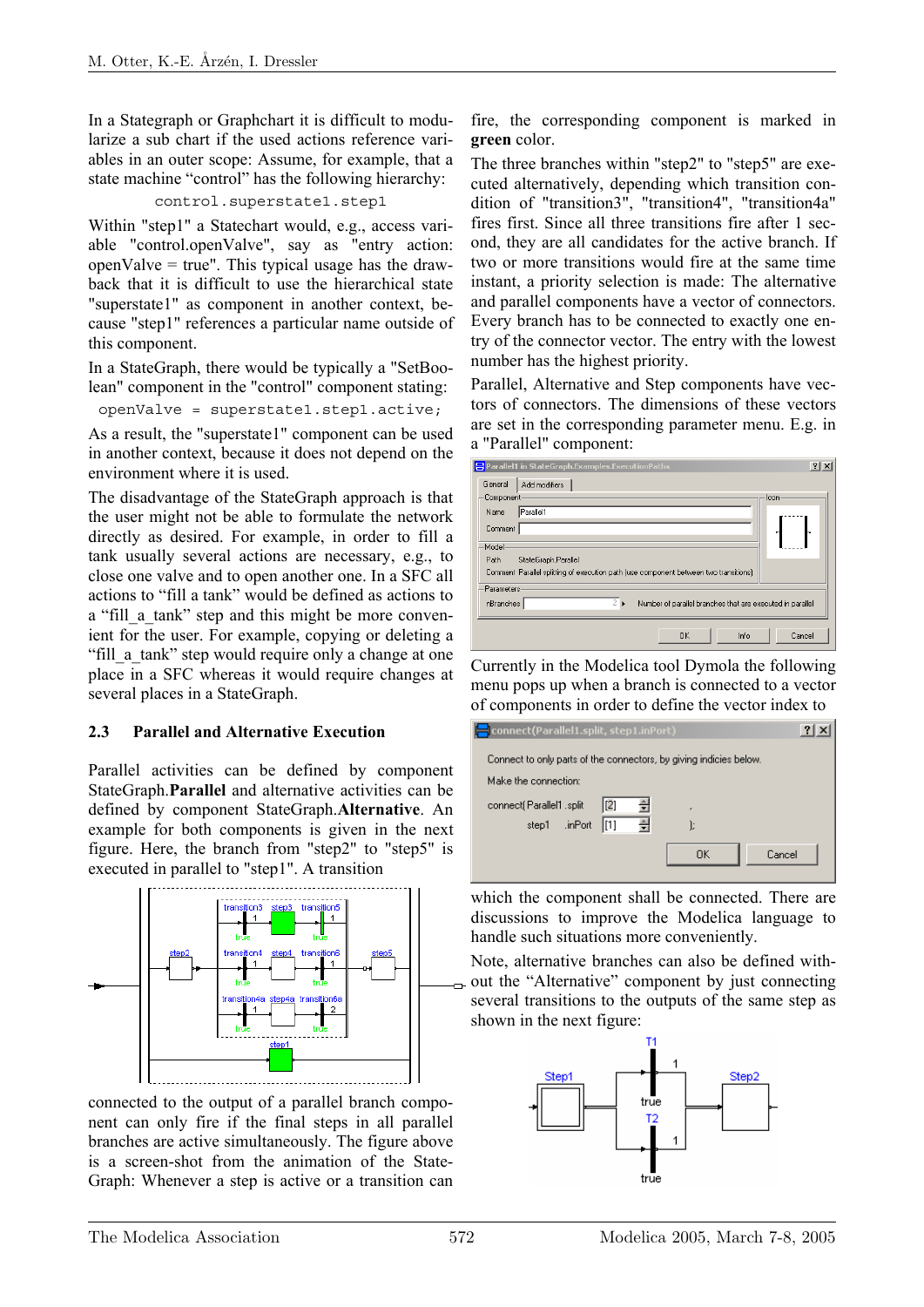### **2.4 Composite Steps**

A StateGraph can be hierarchically structured by using a component that inherits from State-Graph.**PartialCompositeStep**. An example is given in the next figure:



The CompositeStep component contains a local StateGraph that is entered by one or more input transitions and that is left by one or more output transitions. Also, other needed signals may enter a CompositeStep. The CompositeStep has similiar properties as a "usual" step: The CompositeStep is **active** once at least one step within the CompositeStep is active. Variable **active** defines the state of the CompositeStep.

Additionally, a CompositeStep has a **suspend** port. Whenever the transition connected to this port fires, the CompositeStep is left at once. When leaving the CompositeStep via the suspend port, the internal state of the CompositeStep is saved, i.e., the active flags of all steps within the CompositeStep. The CompositeStep might be entered via its **resume** port. In this case the internal state from the suspend transition is reconstructed and the CompositeStep continues the execution that it had before the suspend transition fired (this corresponds to the history ports of Statecharts or JGrafcharts).

A CompositeStep may contain other CompositeSteps. At every level, a CompositeStep and all of its content can be left via its suspend ports (actually, there is a vector of suspend connectors, i.e., a CompositeStep might be aborted due to different transitions).

The CompositeStep can be used in the same way as a superstate in Statecharts. In a superstate it is possible to enter the state in different ways ending up in different internal states. This can be modeled in a StateGraph or a Graphchart by having multiple input transitions, each leading to a different internal step.

In a superstate it is possible to exit a superstate in different ways depending on which internal state that is active. This is modeled in a StateGraph or Graphchart by associating different output transitions to the different internal steps. In a superstate it is, finally, also possible to exit the state independently from which internal state that is active. This is achieved with the suspend port here. The conditions connected to the transitions attached to the suspend port can also be conditioned by the status of the internal steps of the CompositeStep. In this way it is possible to suspend the step if a certain condition holds and unless a certain internal step is active. The history arcs in Statecharts correspond to the resume port. Superstates with parallel subparts, so called XOR superstates, can be modeled using parallel constructs inside the CompositeStep.

In addition to using CompositeSteps for modeling hierarchical states they can also be used to simply aggregate a part of a larger StateGraph. This can be useful to improve the structure

#### **2.5 Execution Model**

The execution model of a StateGraph follows from its Modelica implementation: Given the states of all steps, i.e., whether a step is active or not active, the equations of all steps, transitions, transition conditions, actions etc. are sorted resulting in an execution sequence to compute essentially the new values of the steps. If conflicts occur, e.g., if there are more equations as variables, of if there are algebraic loops between Boolean variables, an error occurs. Once all equations have been processed, the **active** variables of all steps are updated to the newly calculated values. Afterwards, the equations are again evaluated. The iteration stops, once no step changes its state anymore, i.e., once no transition fires anymore. Then, simulation continuous until a new event is triggered, i.e., when a relation changes its value.

With the Modelica "sampled(..)" operator, a State-Graph might also be executed within a discrete controller that is called at regular time instants. In a future version of the StateGraph library, this might be more directly supported.

# **3 Example of a Tank Controller**

In this section a more realistic, still simple, application example is given, to demonstrate various features of the StateGraph library. This example shows the control of a two tank system from [4]. In the following figure the top level of the model is shown.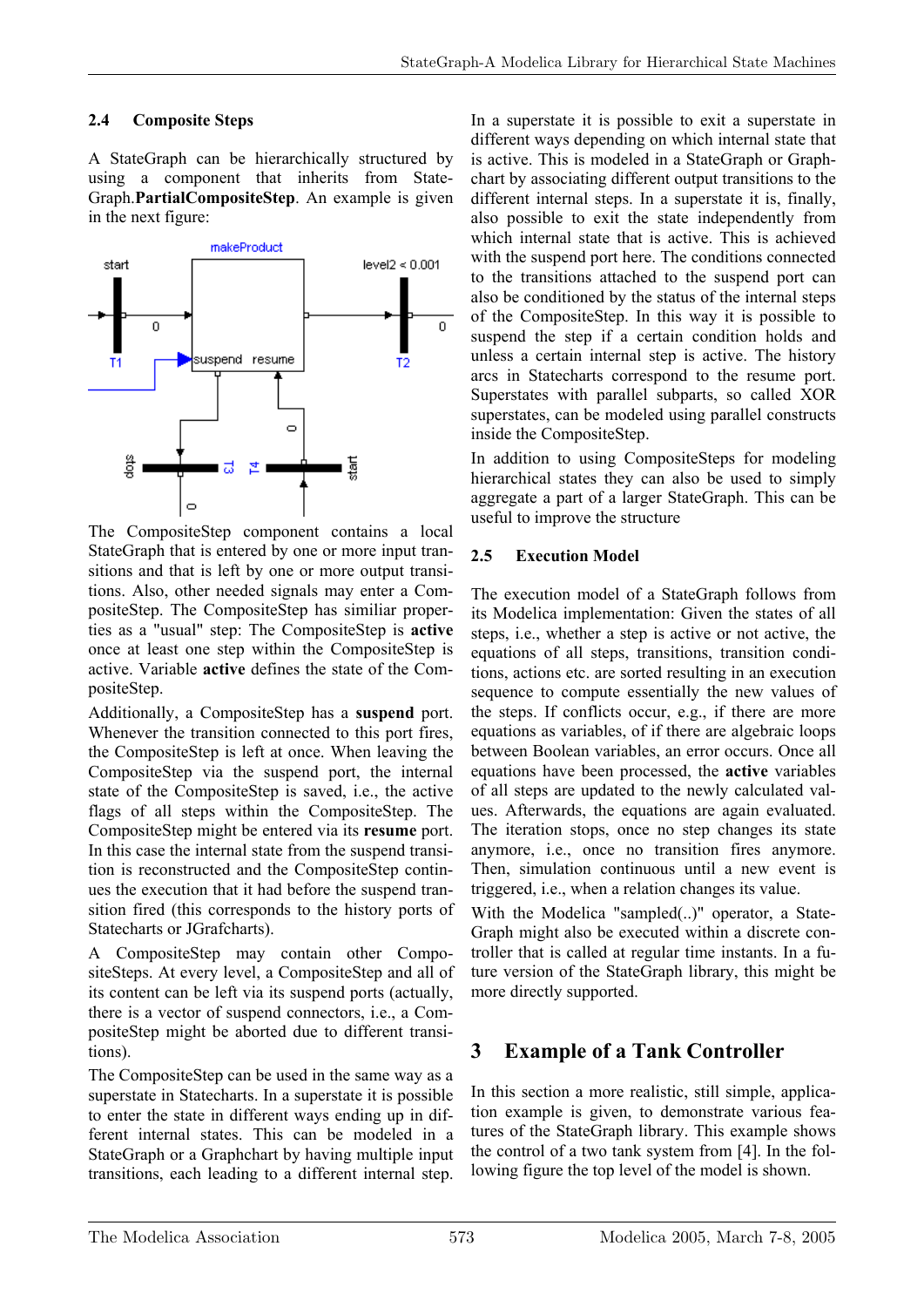

This model is available as Modelica.StateGraph.- Examples.ControlledTanks. In the right part of the figure, two tanks are shown. At the top part, a large fluid source is present from which fluid can be filled in **tank1** when **valve1** is open. Tank1 can be emptied via **valve2** that is located in the bottom of tank2 and fills a second **tank2** which in turn is emptied via **valve3**. The actual levels of the tanks are measured and are provided as signals **level1** and **level2** to the **tankController**.

The **tankController** is controlled by three buttons, **start**, **stop** and **shut** (for shutdown) that are mutually exclusive. This means that whenever one button is pressed (i.e., its state is **true**) then the other two buttons are not pressed (i.e., their states are **false**). The buttons could be implemented as dynamic elements that react when clicking on them. In the example, they are implemented with logical tables, i.e., block Modelica.StateGraph.Temporary.RadioButton, in order that the result of the simulation is reproducible.

When button **start** is pressed, the "normal" operation to fill and to empty the two tanks is processed:

- 1. Valve 1 is opened and tank 1 is filled.
- 2. When tank 1 reaches its fill level limit, valve 1 is closed.
- 3. After a waiting time, valve 2 is opened and the fluid flows from tank 1 into tank 2.
- 4. When tank 1 is empty, valve 2 is closed.
- 5. After a waiting time, valve 3 is opened and the fluid flows out of tank 2
- 6. When tank 2 is empty, valve 3 is closed

The above "normal" process can be influenced by the following buttons:

- Button **start** starts the above process. When this button is pressed after a "stop" or "shut" operation, the process operation continues.
- Button **stop** stops the above process by closing all valves. Then, the controller waits for further input (either "start" or "shut" operation).
- Button **shut** is used to shutdown the process, by emptying at once both tanks. When this is achieved, the process goes back to its start configuration. Clicking on "start", restarts the process.

The implementation of the **tankController** is shown in the next figure. When the "**start**" button is pressed, the stateGraph is within the CompositeStep "**makeProduct**". During normal operation this CompositeStep is only left, once tank2 is empty. Afterwards, the CompositeStep is at once re-entered. When the "**stop**" button is pressed, the "makeProduct" CompositeStep is at once terminated via the "**suspend**" port and the stateGraph waits in step "**s2**" for further commands. When the "**start**" button is pressed, the CompositeStep is re-entered via its **resume** port and the "normal" operation continues at the state where it was aborted by the suspend transition. If the "**shut**" button is pressed, the stateGraph waits in the "**emptyTanks**" step, until both tanks are empty and then waits at the initial step "**s1**" for further input.



The opening and closing of valves is **not** directly defined in the StateGraph. Instead via the "**set-ValveX**" components, the Boolean state of the valves are determined. For example, the output y of "setValve2" is computed as:

y = makeProduct.fillTank2.active **or** emptyTanks.active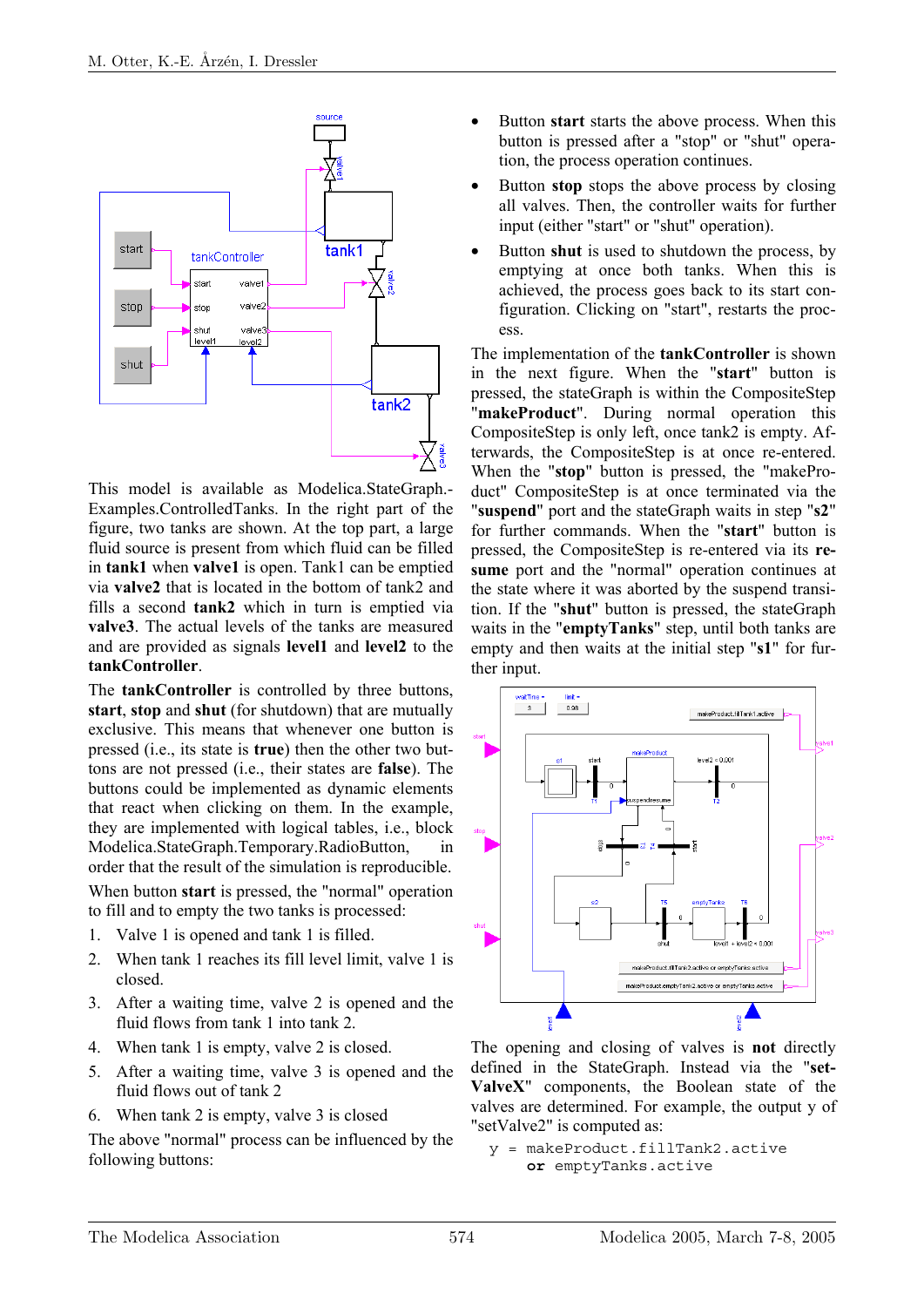i.e., valve2 is open, when step "makeProduct.fillTank2 or when step "emptyTanks" is active. Otherwise, valve2 is closed. The main part of the composite step "makeProduct" is shown in the next figure. Step "fillTank1" is left, once the highest level



for the tank is reached (level1  $>$  limit). The State-Graph remains in step "wait1" during the defined "waitTime". Afterwards, step "fillTank2" remains active until tank1 is empty (level  $1 < 0.001$ ). After a waiting phase, the "emptyTank2" step is entered.

# **4 Implementation**

In this section the implementation of the most important parts of the library is sketched.

### **4.1 Steps and Transitions**

Steps and transitions are implemented according to the method described in [7][5] to define Petri nets with an equation based language.

A transition has one inPort and one outPort connector and is basically defined by the following equations (if no timer is present):

```
 fire = condition and 
           inPort.available and not
           outPort.occupied; 
 inPort.reset = fire; 
outPort.set = fire;
```
Note, that the inPort connector of a transition consists of the Boolean variables "available" and "reset" and the outPort connector consists of the Boolean variables "occupied" and "set". The above equation states that "fire  $=$  true", if (1) the firing condition is true, (2) the inPort step is active and (3) the outPort step is not active. The "fire" value is reported to the two steps to which the transition is connected.

A step has a vector of input and a vector of output connectors. It is basically defined as:

```
 active = pre(newActive); 
 newActive = anyTrue(inPort.set) or active 
              and not anyTrue(outPort.reset)
```
The function "anyTrue(..)" returns **true**, if any element of the input vector is **true**. The step becomes active in the next iteration when one of the transitions connected to the inPort connectors fires (set  $=$  true if a transition fires). The step remains active if it was active and no transition connected to the outPort connectors fires (reset  $=$  true, if a transition fires).

A step reports its active flag to the transition connected to its first outPort by the equation:

outPort[1].available = active;

In order to make sure that only one of the transitions connected to the outPorts can fire, the active flag is hidden to the second outPort transition if the first transition decides to fire and sends a reset condition:

```
 outPort[2].available = 
        outPort[1].available and not 
        outPort[1].reset;
```
The general case can be written in Modelica as

```
 for i in 1:size(outPort,1) loop
   outPort[i].available = 
      if i == 1 then active else 
        outPort[i-1].available and not 
        outPort[i-1].reset; 
 end for;
```
A step needs to signal to its inPort transitions whether it is possible to activate it or whether it is about to become active via transitions with higher priorities. This is described as

```
 for i in 1:size(inPort,1) loop
   inPort[i].occupied = 
     if i == 1 then active else 
        inPort[i-1].occupied or
        inPort[i-1].set; 
 end for;
```
The inPort and outPort connectors contain appropriate "input" and "output" prefixes of the connector variables, in order that steps can only be connected to transitions and vice versa. Furthermore, the annotation "Hide = **true**" is set on all connector variables, in order that these variables do not show up in the plot browser, because these are internal variables that are of no interest for the user of the StateGraph library.

In a parameter menu of a component usually only variables are displayed that are declared as parameters. In the parameter menu of a transition, additionally the time varying variable "condition" is displayed as shown in section 2.1. This is implemented by adding the annotation "Dialog" to the variable declaration:

```
 Boolean condition annotation(Dialog);
```
Usually, the "Dialog" annotation has additional subentries, such as "group" or "tab". However, if no subentries are present, this annotation just means to include the variable in the parameter menu.

In a JGraphchart there is a timer associated with every step by providing the time difference between the actual time and the time when the step became active via variable "t". In a StateGraph no time vari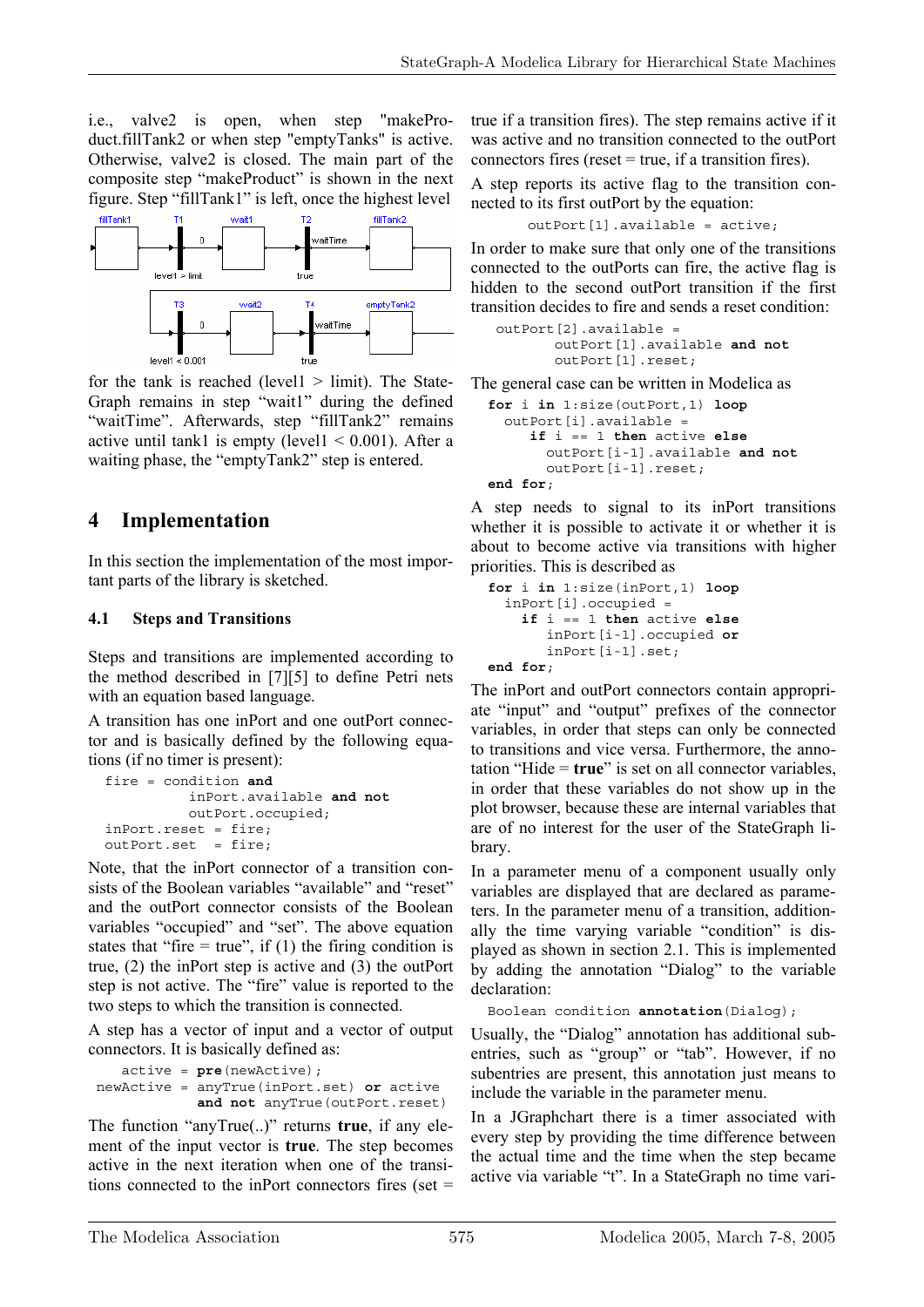able is associated with a step, but an optional timer is provided in a transition and via the connector "active" of a step a timer from the Logical library can be attached to the step. This provides similar functionality as for a JGraphchart. One reason for this change was to improve the efficiency. For example, in a transition the following code fragment to define a timer is present:

```
 if enableTimer then
   when enableFire then
    t start = time;
   end when; 
  t dummy = time - t start;
  t = if enableFire then t dummy else 0;
   fire = enableFire and 
          time >= t_start + waitTime 
else 
 ... 
end if;
```
A Modelica translator triggers an event when time reaches "t\_start + waitTime". Since "t\_start" is a variable that is set in the same scope in a when clause and "waitTime" is a parameter, a Modelica translator can easily trigger a **time event**.

The situation is different, if the when clause "**when** enableFire **then**  $t$  start = time; **end when**" is present within a step and the relation "time  $\ge$  t start + waitTime" is present in another component, e.g., in a "condition" of a transition. A Modelica translator will then usually trigger a **state event** because in the scope of the relation it is not known that "t\_start" can change its value only at event instants.

### **4.2 Parallel and Alternative Execution**

The parallel component has the following icon



and consists of 4 connectors. The "inPort" and out-Port" connectors allow only a connection to transitions. The "split" and "join" connectors are vectors of connectors that are drawn in a quite "lenghty" format to resemble the usual visual layout of parallel execution in SFC. They allow only a connection to steps. After dragging this icon in a model, it is usually enlarged until the desired elements can be placed between the "split" and the "join" connectors.

Besides appropriate "assert" statements to guarantee the desired connection structure, the Parallel component consists of the following equations only:

```
n = size(split, 1);
split.set = fill(inPort.set, n); join.reset = fill(outPort.reset,n); 
 inPort.occupied =anyTrue(split.occupied); 
 outPort.available=allTrue(join.available);
```
The second and third equation report the "set" and "reset" flags of the inPort and outPort connectors to the "split" and "join" connectors. The two last equations perform the synchronization of the parallel branches: Via function "anyTrue(..)" it is defined that the input transition can only fire if none of the steps connected directly to the "split" connector array is active. Via function "allTrue(..)" it is defined that the output transition can only fire if all steps connected directly to the "join" connector array are active.

The implementation of the "Alternative" component is performed in a similar way.

Both the Parallel and the Alternative component have the (slight) disadvantage that they can be misused. For example, in a Parallel Component it is possible to connect from a step in the parallel branches to a transition that is connected to a step outside of the Parallel component, see the example in the next figure:



It would be desirable to prevent such types of networks in a StateGraph. However, it seems not possible to formulate a corresponding restriction with the Modelica language. There are currently Modelica scripting functions under development that allow to traverse a Modelica model and extract information about the model. It might be that such functionality will allow to detect such undesirable networks. These types of function charts are also known as *unsafe* or *unreachable*. In commercial SFC editors it is common that the editor makes it impossible to enter these types of charts, rather than including these global constraints in the language itself.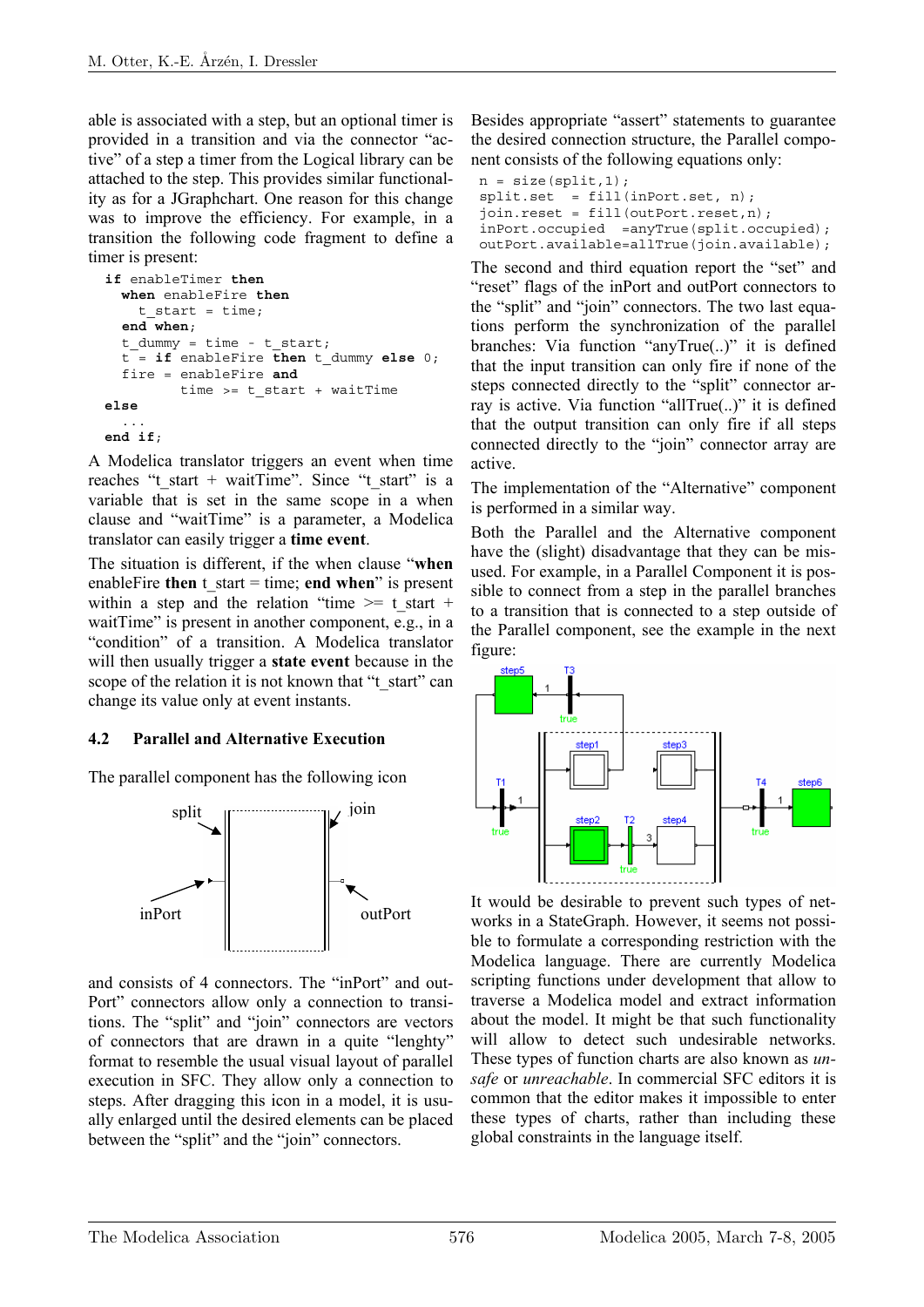### **4.3 Composite Steps**

A composite step is a model that extends from PartialCompositeStep. The icon and diagram layer of this superclass is shown in the next figure:



*icon layer diagram layer* 

There is one default "inPort" and "outPort" connector on the left and right side. More connectors to enter and leave a composite step may be added. In the icon layer a vector of "suspend" and a vector of "resume" connectors is present. These connectors are not visible in the diagram layer and therefore it is in the graphical editor not possible to connect a component in a composite step to them. The "suspend" and "resume" connector instances are not visible in the diagram layer of a composite step, because the underlying connector classes have an empty diagram layer.

A composite step is active, if at least one step in the composite step is active, and a composite step is deactivated, and also all steps in the composite step, if a transition fires that is connected to one of the "suspend" connectors. This means a communication channel between a composite step and all steps within a composite step is necessary. This is implemented by having a connector

```
 connector CompositeStepStatePort 
   Boolean suspend; 
   Boolean resume; 
   flow Real activeSteps; 
 end CompositeStepStatePort;
```
and use an inner definition of this connector in PartialCompositeStep:

```
 inner CompositeStepStatePort root; 
    ... 
 activeSteps = -integer(root.activeSteps); 
root \text{.supend} = anyTrue \text{.supend} \text{.} \text{.} root.resume = anyTrue(resume.set); 
 newActive = activeSteps > 0 and not 
              anyTrue(suspend.reset) or
              anyTrue(resume.set); 
 active = pre(newActive);
```
Via flow variable "activeSteps in the inner root connector, the number of active steps is reported from the steps to the composite step. The composite step is active if this number is greater than zero and no transition at the suspend connector fires ("any-

True(suspend.reset)") or a transition at one of the "resume" connectors fires. The information about the "suspend" and "resume" connector settings are reported to the steps inside the composite step again via the inner root connector.

In a step, a corresponding "outer" declaration of connector "root" is present and the code of section 4.1 of a step is slightly changed to:

```
 protected 
   outer CompositeStepStatePort root; 
   CompositeStepStatePort localRoot; 
 equation 
   connect(localRoot, root); 
   localRoot.activeSteps = 
                    if active then 1 else 0; 
   active = pre(newActive); 
   newActive = 
      if localRoot.resume then oldActive 
      else (anyTrue(inPort.set) or 
             active and not 
             anyTrue(outPort.reset)) 
            and not root.suspend; 
   when localRoot.suspend then
     oldActive = active; 
   end when;
```
Via outer flow variable activeSteps, the active setting is reported to the composite step. Additionally, a memory is introduced via variable "oldActive" to remember the current value of the "active" flag when the composite step is terminated via its "suspend" port ("**when** localRoot.suspend **then** ..."). The assignment to "newActive" is slightly changed to include the transitions via the "suspend" and "resume" connectors in the composite step.

A composite step may contain not only steps but other composite steps. The implementation above does not handle this case. In fact, with the Modelica language version 2.1 it is not possible to provide a proper implementation. Therefore, an extension was needed that is defined in the coming version 2.2 of the Modelica language (it is already supported in Dymola):

In a composite step a construct of the following form would be needed:

```
 // wrong Modelica code 
 inner CompositeStepStatePort root; 
 outer CompositeStepStatePort root;
```
where the "inner root" connector is used in all steps inside the current composite step and the "outer root" connector refers to the composite step outside of the current scope in order to have a communication channel to the outside scope. However, this is wrong Modelica code because there are two declarations with the same name. Note, the names must be the same, because in a step a communication channel to